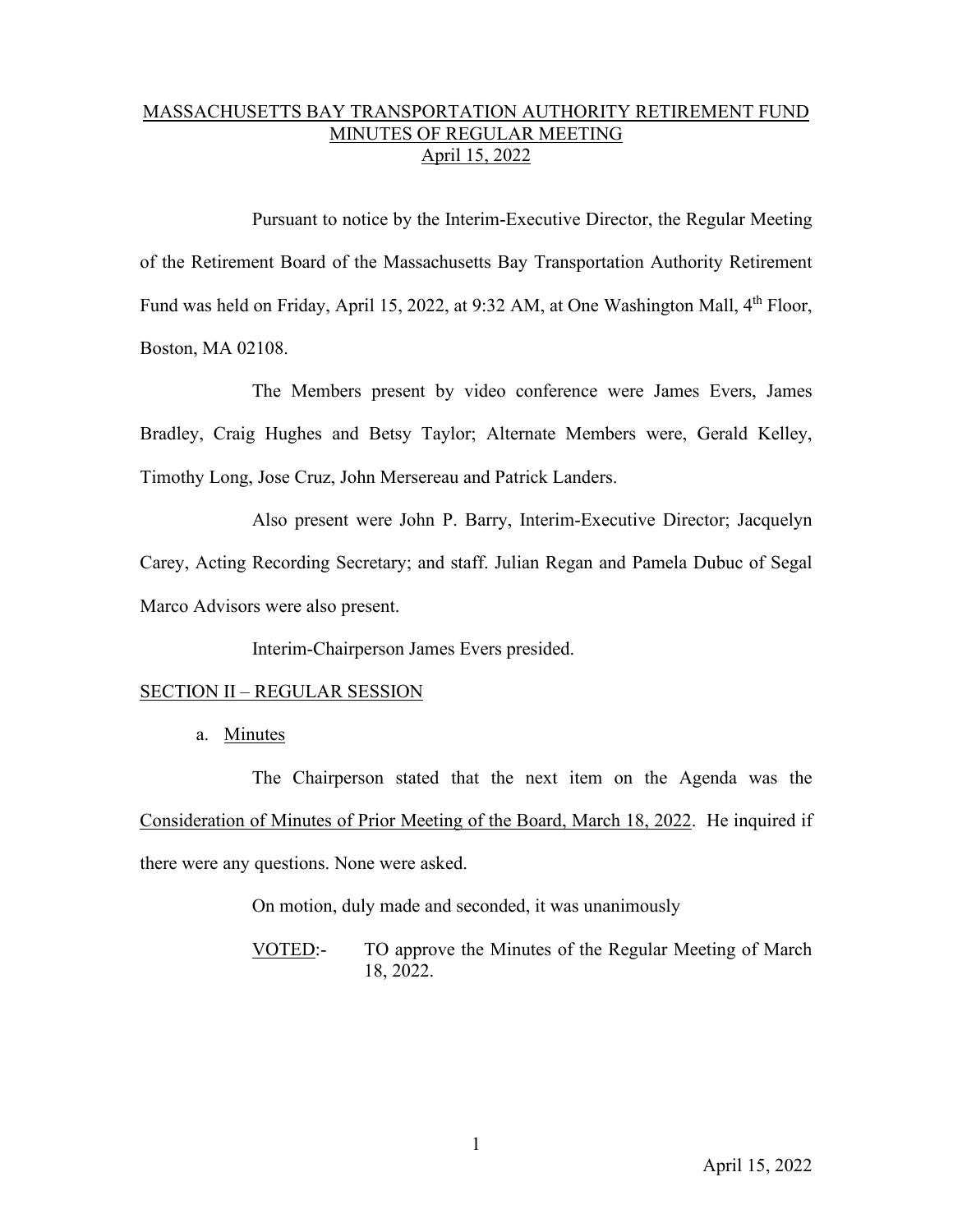## b. Approvals

Interim-Chairperson Evers stated that the second item on the Agenda was Approvals. The Chairperson asked the Board to review the items listed for approval on pages 4-8 of the meeting packet.

On motion, duly made and seconded, it was unanimously

VOTED:- TO approve Item b. as indicated on Pages 4 through 8 of the meeting packet.

c. Informational Items

The Chairperson stated that Section II covering Items c. as indicated on Pages 9 through 13 of the meeting packet are INFORMATIONAL ITEMS to be reviewed at the Board's leisure.

d. Report of Executive Director

Chairperson Evers stated that the next item on the Agenda was a report from the Executive Director.

i. General Financial Reports

Mr. Barry directed the Board's attention to the Financial and Flash reports and gave an account of the Fund's financial activities for the month of March 2022. He reported that for the month of March, the Fund had a total of \$12,796,526 in deposits and \$19,240,071 in withdrawals for a net-negative of \$6,443,545. He added that the market value at the end of March 2022 was \$1,810,835,978. The Executive Director reviewed the overall performance of each of the Fund's asset classes in comparison to their respective benchmark.

On motion, duly made and seconded, it was unanimously

VOTED:- TO approve the General Financial Report of the Executive Director for the Month of March 2022.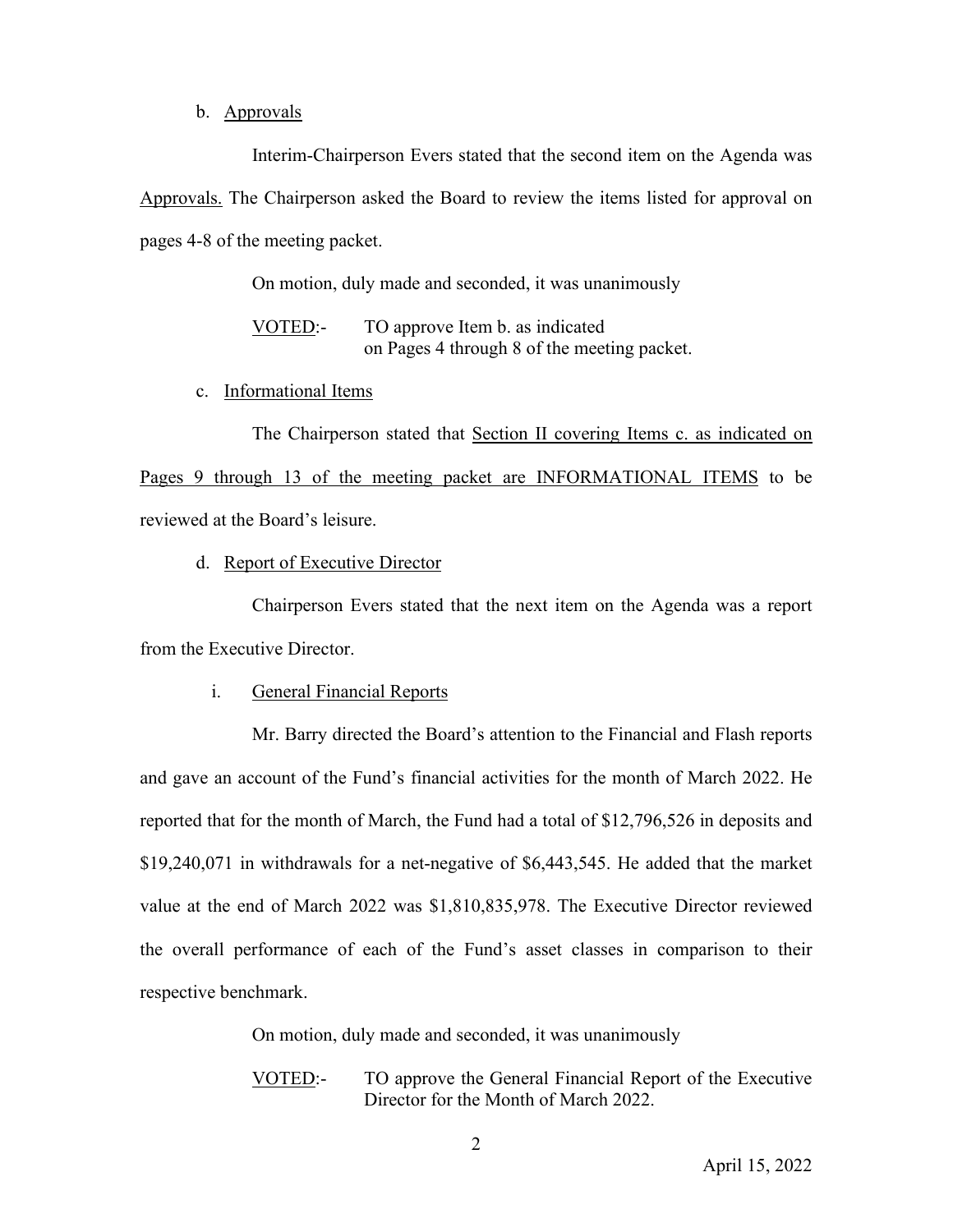On motion, duly made and seconded, it was unanimously

VOTED:- THAT the Retirement Board of the MBTA Retirement Fund move into Closed Session.

The meeting went into Closed Session at 9:37 AM.

The regular meeting reconvened at 11:24 AM.

## SECTION IV – REGULAR SESSION

There being no further business to come before the Board,

On motion, duly made and seconded, it was unanimously

VOTED:- TO adjourn.

Adjourned accordingly at 11:25 AM.

A true record.

ATTEST:

Notary Public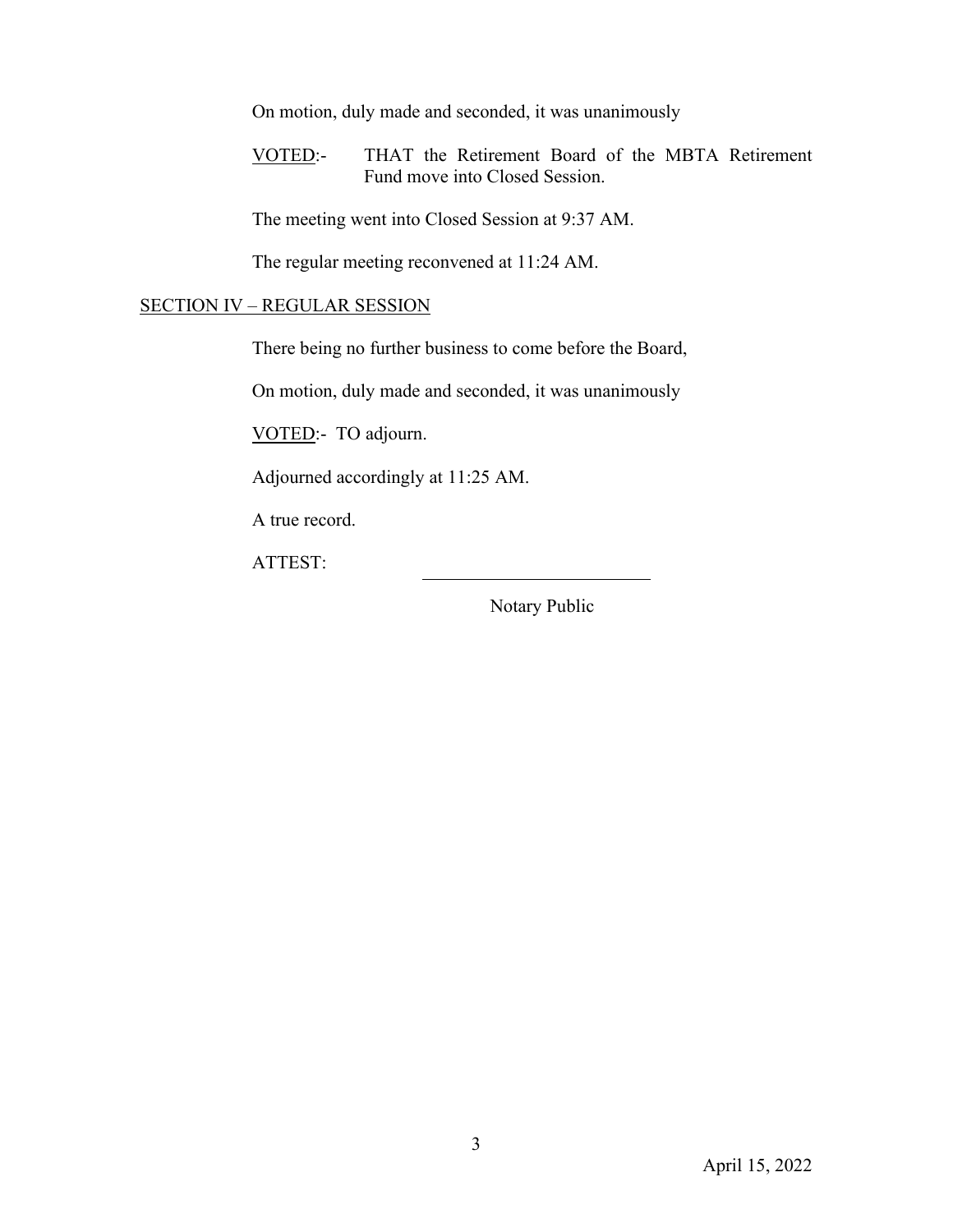Returns - Net of Fees



|                                           | MONTH TO    |                 |          | ROLLING        | <b>ROLLING</b> | <b>ROLLING</b>  |                  |                   |
|-------------------------------------------|-------------|-----------------|----------|----------------|----------------|-----------------|------------------|-------------------|
|                                           | <b>DATE</b> | <b>YTD</b>      | 1 YEAR   | <b>3 YEARS</b> | <b>5 YEARS</b> | <b>10 YEARS</b> | <b>MKT VALUE</b> | <b>ALLOCATION</b> |
| <b>EQUITY-USD</b>                         |             |                 |          |                |                |                 |                  |                   |
| <b>TOTAL LARGE CAP EQUITY</b>             |             | $-7.67 - 11.84$ | $-1.14$  | 13.20          | 12.81          | 12.34           | 307,628,560      | 17.8              |
| <b>S&amp;P 500</b>                        |             | $-8.72 - 12.92$ | 0.21     | 13.85          | 13.66          | 13.67           |                  |                   |
| <b>TOTAL SMALL CAP EQUITY</b>             |             | $-8.78 - 17.84$ | $-13.63$ | 9.35           | 10.29          | 11.23           | 129,231,867      | 7.5               |
| <b>RUSSELL 2000 GROWTH</b>                |             | $-12.27 -23.35$ | $-26.44$ | 4.14           | 7.08           | 9.95            |                  |                   |
| <b>RUSSELL 2000 VALUE</b>                 | $-7.76$     | $-9.97$         | $-6.59$  | 8.38           | 6.75           |                 |                  |                   |
| <b>GLOBAL EQUITY AND EMERGING MARKETS</b> |             | $-13.07 -26.27$ | $-23.52$ | 8.99           | 12.39          | $\sim$          | 114,941,984      | 6.6               |
| <b>MSCI ALL COUNTRY WORLD INDEX (NET)</b> |             | $-8.00 - 12.94$ | $-5.44$  | 9.41           | 9.46           |                 |                  |                   |
| <b>TOTAL INTERNATIONAL EQUITY</b>         |             | $-6.78 - 14.91$ | $-13.89$ | 2.57           | 3.84           | 5.18            | 180,487,710      | 10.5              |
| <b>MSCI EAFE</b>                          |             | $-6.47 - 12.00$ | $-8.15$  | 4.44           | 4.77           | 5.77            |                  |                   |
| <b>FIXED INCOME</b>                       |             |                 |          |                |                |                 |                  |                   |
| <b>TOTAL DOMESTIC FIXED INCOME</b>        | $-2.64$     | $-6.83$         | $-5.27$  | 1.36           | 1.78           | 2.78            | 401,184,936      | 23.2              |
| <b>BC AGGREGATE</b>                       | $-3.79$     | $-9.50$         | $-8.51$  | 0.38           | 1.20           | 1.73            |                  |                   |
| <b>SHORT TERM INVESTMENTS</b>             |             |                 |          |                |                |                 |                  |                   |
| <b>91 DAY T-BILL</b>                      | 0.01        | 0.05            | 0.08     | 0.75           | 1.12           | 0.63            |                  |                   |
| <b>MASTER ACCOUNT</b>                     | 0.02        | 0.02            | 0.02     | 0.61           | 1.02           | 0.59            | 32,289,912       | 1.8               |
| <b>CASH EQUITIZATION CUSTOM INDEX</b>     |             | $-8.37 - 13.13$ | $-5.09$  | 10.32          | 10.35          | 11.05           |                  |                   |
| <b>91 DAY T-BILL</b>                      | 0.01        | 0.05            | 0.08     | 0.75           | 1.12           | 0.63            |                  |                   |
| <b>SSGM CASH EQUITIZATION</b>             | -5.14       | -7.85           | $-2.60$  | 7.53           | 7.95           | 9.47            | 7,421,207        | 0.4               |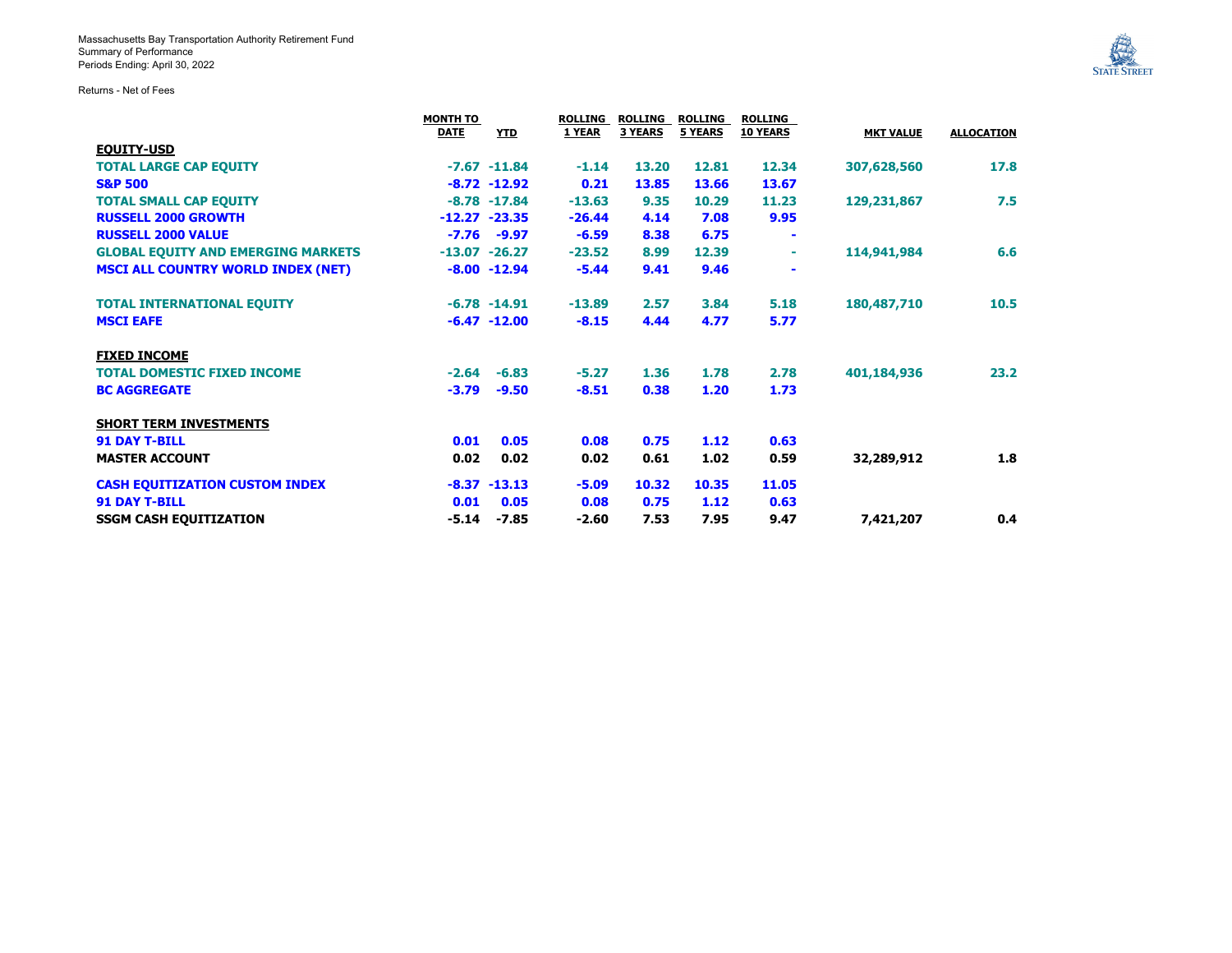Massachusetts Bay Transportation Authority Retirement Fund Summary of Performance Periods Ending: April 30, 2022

Returns - Net of Fees



|                                                     | <b>MONTH TO</b><br><b>DATE</b> | <b>YTD</b>      | 1 YEAR  | <b>3 YEARS</b> | ROLLING ROLLING ROLLING<br>5 YEARS | <b>ROLLING</b><br><b>10 YEARS</b> | <b>MKT VALUE</b> | <b>ALLOCATION</b> |
|-----------------------------------------------------|--------------------------------|-----------------|---------|----------------|------------------------------------|-----------------------------------|------------------|-------------------|
|                                                     |                                |                 |         |                |                                    |                                   |                  |                   |
| <b>TOTAL HEDGE FUND*</b>                            | 1.07                           | 1.49            | 4.52    | 6.07           | 3.56                               | 3.47                              | 72,071,046       | 4.2               |
| 91 T - BILL ONE MONTH LAG PLUS 300BP                | 0.28                           | 1.04            | 3.06    | 3.83           | 4.16                               | 3.65                              |                  |                   |
| <b>CSFB/TREMONT HEDGE FUND INDEX LAG</b>            | 2.43                           | 4.09            | 7.47    | 7.32           | 5.48                               | 4.71                              |                  |                   |
| <b>DIVERSIFIED BETA</b>                             | $-4.17$                        | $-7.50$         | $-1.80$ | 6.82           | 6.12                               | ÷                                 | 114,505,957      | 6.6               |
| <b>91 DAY T BILL PLUS 300 BPS</b>                   | 0.26                           | 1.04            | 3.08    | 3.77           | 4.15                               | $\blacksquare$                    |                  |                   |
| 60% MSCI WORLD EQUITY/40% BC AGG BOND               |                                | $-6.50 - 11.57$ | $-5.38$ | 6.69           | 6.81                               | $\blacksquare$                    |                  |                   |
| <b>BBG BARCLAYS U.S. TSY BELLWETHERS 3M PR</b>      | 0.01                           | 0.05            | 0.07    | 0.75           | 1.13                               |                                   |                  |                   |
| <b>OPPORTUNISTIC**</b>                              |                                | 0.70 14.87      | 7.81    | 11.31          |                                    |                                   | 15,120,775       | 0.9               |
| <b>BANK OF AMERICA/MERRILL LYNCH HIGH YIELD QTI</b> |                                | $0.03$ 11.64    | 5.36    | 8.57           |                                    |                                   |                  |                   |
| <b>PRIVATE CREDIT**</b>                             |                                |                 |         |                |                                    |                                   |                  |                   |
| <b>STATE STREET PE CREDIT BENCHMARK</b>             |                                | 3.91 25.30      | 25.30   |                |                                    |                                   |                  |                   |
| <b>TOTAL PRIVATE CREDIT</b>                         | 7.90                           | 56.20           | 56.20   |                |                                    | ÷                                 | 26,948,898       | 1.6               |
| <b>PRIVATE EQUITY **</b>                            |                                |                 |         |                |                                    |                                   |                  |                   |
| <b>STATE STREET PE BENCHMARK</b>                    |                                | 6.25 49.22      | 49.22   | 22.40          | 19.41                              | 15.19                             |                  |                   |
| <b>TOTAL PRIVATE EQUITY^^</b>                       |                                | 5.02 31.74      | 31.74   | 23.97          | 17.99                              | 13.06                             | 148,720,422      | 9.1               |
| <b>REAL ESTATE **</b>                               |                                |                 |         |                |                                    |                                   |                  |                   |
| <b>NCREIF PROPERTY INDEX QTR LAG</b>                | 5.23                           | 17.70           | 17.70   | 8.37           | 7.75                               | 9.32                              |                  |                   |
| <b>NCREIF ODCE</b>                                  | 7.37                           | 28.47           | 28.47   | 11.30          | 9.88                               | 10.93                             |                  |                   |
| <b>TOTAL REAL ESTATE</b>                            | 6.65                           | 18.04           | 18.04   | 7.86           | 8.19                               | 10.77                             | 176,873,669      | 10.2              |
| <b>TOTAL FUND</b>                                   |                                |                 |         |                |                                    |                                   |                  |                   |
| <b>MBTA ALLOCATION MIX</b>                          | -4.32                          | $-7.33$         | $-0.74$ | 8.10           | 7.86                               | 7.41                              |                  |                   |
| <b>MBTA POLICY MIX</b>                              | $-4.16$                        | $-6.90$         | $-0.31$ | 7.94           | 7.38                               | 7.61                              |                  |                   |
| <b>TOTAL FUND</b>                                   | $-1.59$                        | $-5.46$         | 1.02    | 9.19           | 8.73                               | 8.17                              | 1,727,426,942    | 100.0             |
| <b>PREVIOUS MKT VALUE</b>                           |                                |                 |         |                |                                    |                                   | 1,801,701,145    |                   |
| <b>MONTHLY CHANGE IN MARKET VALUE</b>               |                                |                 |         |                |                                    |                                   | $-74,274,203$    |                   |
| 12/31/2021 MKT VALUE                                |                                |                 |         |                |                                    |                                   | 1,905,936,258    |                   |
| <b>YTD CHANGE IN MARKET VALUE</b>                   |                                |                 |         |                |                                    |                                   | $-178,509,316$   |                   |

**\* YTD Returns lags by one month. Actual returns through March 31, 2022**

**\*\* YTD Return for PE, RE, Opportunistic HF lags by one quarter. YTD return is through 12/31/2021 adjusted for cash flows. The month return is actually the last quarter returns**

**^ 36% Buyout, 9% Venture, 37% Debt and 18% Fund of Funds ^^ Active portfolio - post 2005**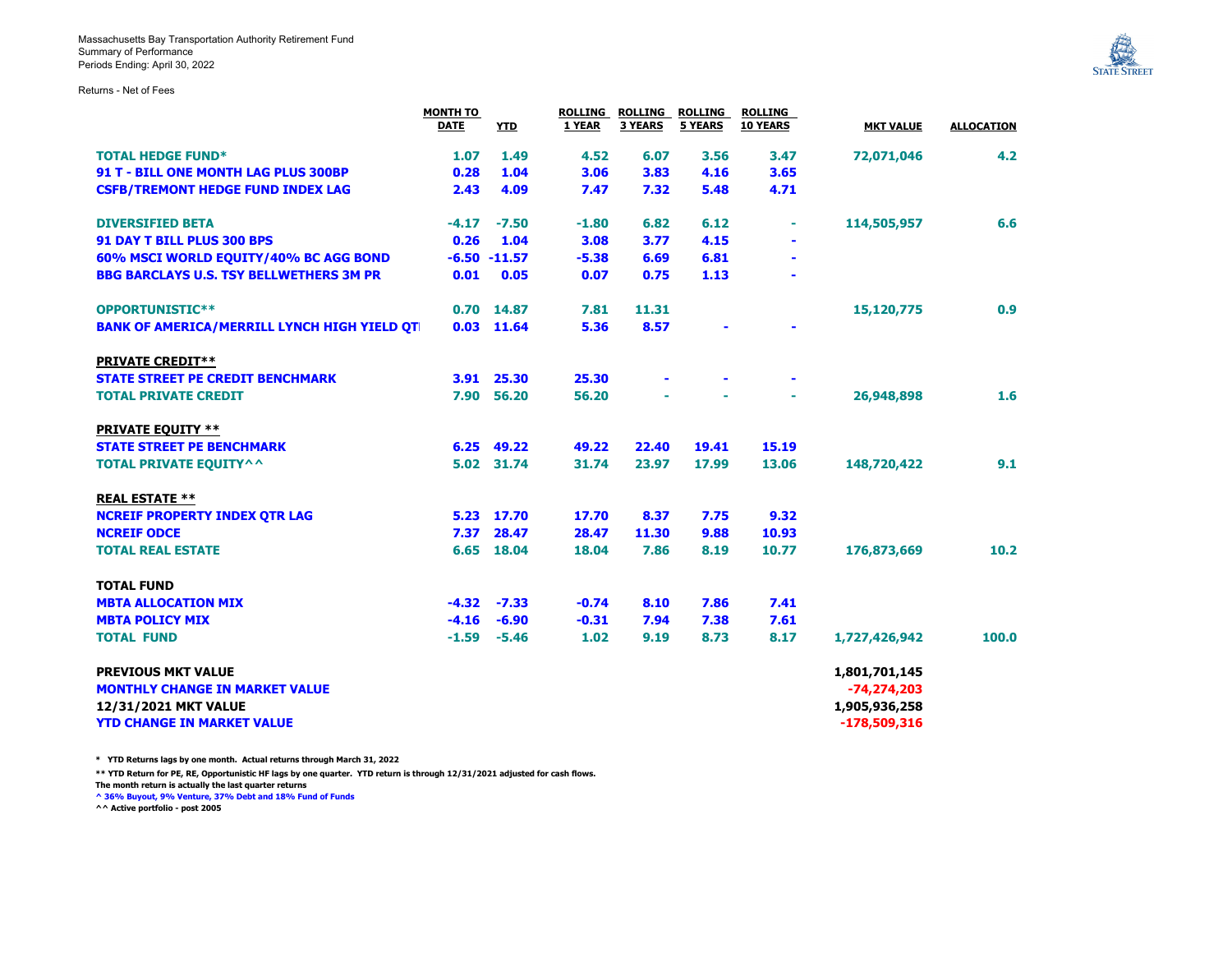Massachusetts Bay Transportation Authority Retirement Fund Summary of Performance Periods Ending: April 30, 2022

Returns - Gross of Fees

| <b>STATE STREET</b> |  |
|---------------------|--|
|                     |  |

|                                           | <b>MONTH TO</b> |            |          |                |                | ROLLING ROLLING ROLLING ROLLING |                  |                   |
|-------------------------------------------|-----------------|------------|----------|----------------|----------------|---------------------------------|------------------|-------------------|
|                                           | <b>DATE</b>     | <b>YTD</b> | 1 YEAR   | <b>3 YEARS</b> | <b>5 YEARS</b> | <b>10 YEARS</b>                 | <b>MKT VALUE</b> | <b>ALLOCATION</b> |
| <b>EQUITY-USD</b>                         |                 |            |          |                |                |                                 |                  |                   |
| <b>TOTAL LARGE CAP EQUITY</b>             | $-7.65$         | $-11.79$   | $-1.00$  | 13.36          | 12.98          | 12.64                           | 307,628,560      | 17.8              |
| <b>S&amp;P 500</b>                        | $-8.72$         | $-12.92$   | 0.21     | 13.85          | 13.66          | 13.67                           |                  |                   |
| <b>TOTAL SMALL CAP EQUITY</b>             | $-8.75$         | $-17.77$   | $-13.39$ | 9.78           | 10.83          | 11.87                           | 129,231,867      | 7.5               |
| <b>RUSSELL 2000 GROWTH</b>                | $-12.27$        | $-23.35$   | $-26.44$ | 4.14           | 7.08           | 9.95                            |                  |                   |
| <b>RUSSELL 2000 VALUE</b>                 | $-7.76$         | $-9.97$    | $-6.59$  | 8.38           | 6.75           | $\blacksquare$                  |                  |                   |
| <b>GLOBAL EQUITY AND EMERGING MARKETS</b> | $-12.95$        | $-26.07$   | $-23.13$ | 9.58           | 13.07          | ÷                               | 114,941,984      | 6.6               |
| <b>MSCI ALL COUNTRY WORLD INDEX (NET)</b> | $-8.00$         | $-12.94$   | $-5.44$  | 9.41           | 9.46           | $\sim$                          |                  |                   |
| <b>TOTAL INTERNATIONAL EQUITY</b>         | $-6.67$         | $-14.67$   | $-13.31$ | 3.26           | 4.55           | 5.89                            | 180,487,710      | 10.5              |
| <b>MSCI EAFE</b>                          | $-6.47$         | $-12.00$   | $-8.15$  | 4.44           | 4.77           | 5.76                            |                  |                   |
| <b>FIXED INCOME</b>                       |                 |            |          |                |                |                                 |                  |                   |
| <b>TOTAL DOMESTIC FIXED INCOME</b>        | $-2.62$         | $-6.78$    | $-5.14$  | 1.54           | 1.97           | 2.98                            | 401,184,936      | 23.2              |
| <b>BC AGGREGATE</b>                       | $-3.79$         | $-9.50$    | $-8.51$  | 0.38           | 1.20           | 1.73                            |                  |                   |
| <b>SHORT TERM INVESTMENTS</b>             |                 |            |          |                |                |                                 |                  |                   |
| <b>91 DAY T-BILL</b>                      | 0.01            | 0.05       | 0.08     | 0.75           | 1.12           | 0.63                            |                  |                   |
| <b>MASTER ACCOUNT</b>                     | 0.02            | 0.02       | 0.02     | 0.61           | 1.02           | 0.59                            | 32,289,912       | 1.8               |
| <b>CASH EQUITIZATION CUSTOM INDEX</b>     | $-8.37$         | $-13.13$   | $-5.09$  | 10.32          | 10.35          | 11.05                           |                  |                   |
| <b>91 DAY T-BILL</b>                      | 0.01            | 0.05       | 0.08     | 0.75           | 1.12           | 0.63                            |                  |                   |
| <b>SSGM CASH EQUITIZATION</b>             | $-5.14$         | $-7.85$    | $-2.60$  | 7.53           | 7.95           | 9.47                            | 7,421,207        | 0.4               |